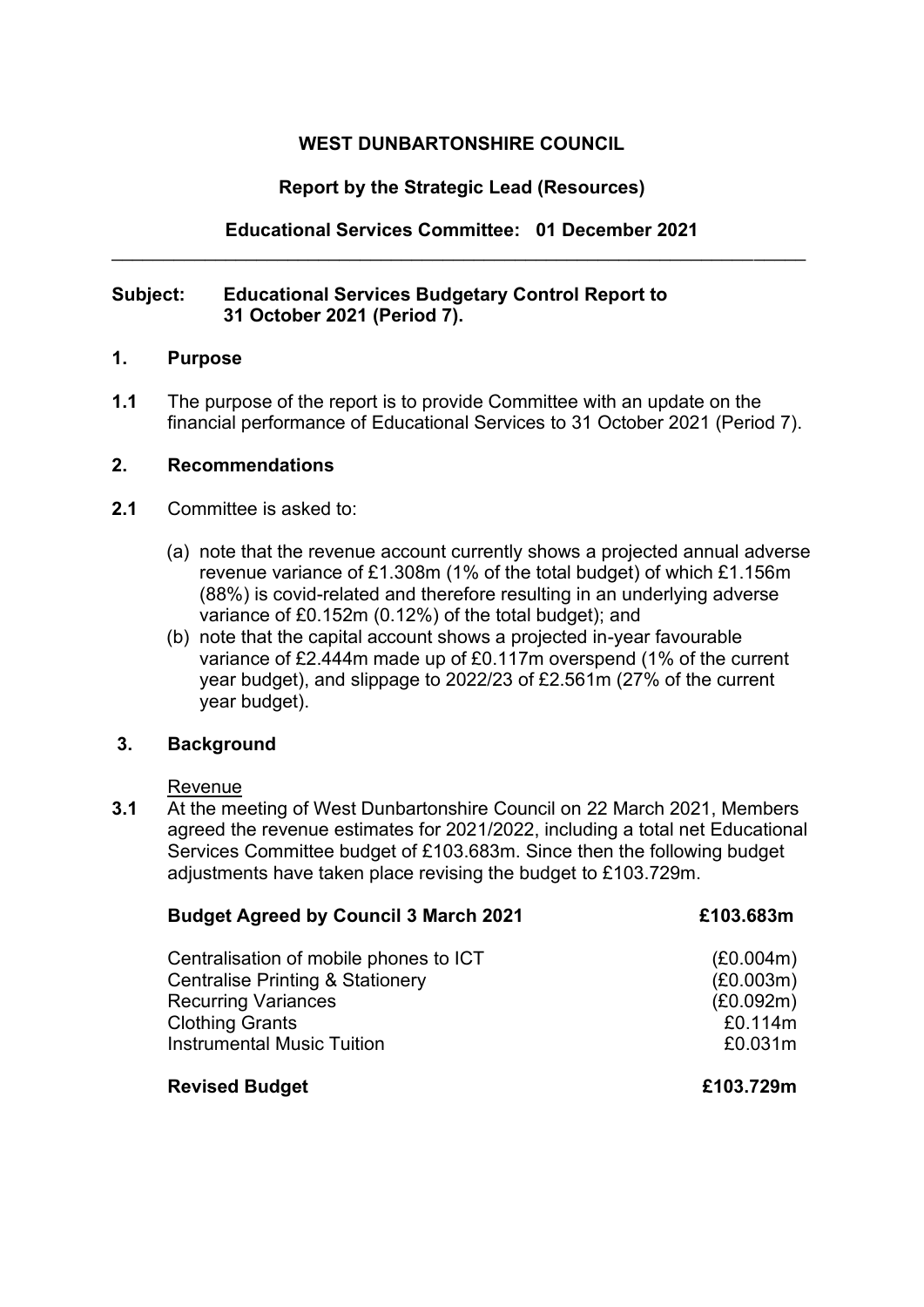**Capital** 

**3.2** At the meeting of Council on 22 March 2021 Members also agreed the updated 10 year General Services Capital Plan for 2021/22 to 2030/31. The three years from 2021/22 to 2023/24 have been approved in detail with the remaining seven years from 2024/25 to 2030/31 being indicative at this stage. After adjusting for anticipated slippage from 2020/21 into 2021/22 the budget agreed for 2021/22 was £9.562m

### **4. Main Issues**

# **Revenue Budget**

- **4.1** The current departmental budgetary position is summarised in Appendix 1, with detailed analysis by service in Appendix 2.
- **4.2** The overall projected full year variance is £1.308m adverse. Some £1.156m of this variance is attributable to covid-related expenditure or income loss (principally from an increase in placements in residential schools and loss of income from school meals and school lets). Information and all individual variances of over £50,000 are detailed in Appendix 3.
- **4.3** Within our budgetary control reports where additional spending (eg additional cleaning) has been incurred income has been brought in to cover this expenditure. The Scottish Government has provided additional resources for 2021/22 as part of its covid-response . A breakdown of sums granted either as a specific grant or as a redetermination within the Council's overall grant settlement is shown below :-

|                                              | £000s  |
|----------------------------------------------|--------|
| <b>Spring Support</b>                        | 391    |
| Free school meals (holiday periods)          | 606    |
| <b>Additional Teaching and Support Staff</b> | 913    |
| <b>Summer Programme</b>                      | 276    |
| <b>Summer/Winter Support</b>                 | 536    |
| Autumn Hardship                              | 591    |
|                                              | £3,313 |

# **Capital**

**4.7** The overall Educational Services programme summary report at Appendix 4 shows that the expected over/underspend on the project life is anticipated to be £0.117m over the original budget, and expected slippage of current year budget to 2022/23 to be £2.368m. Appendix 5 highlights the projects at red status and are those with overspends and slippage. Appendix 6 highlights all projects at green status, of which none have an in-year adverse variance of over £0.050m.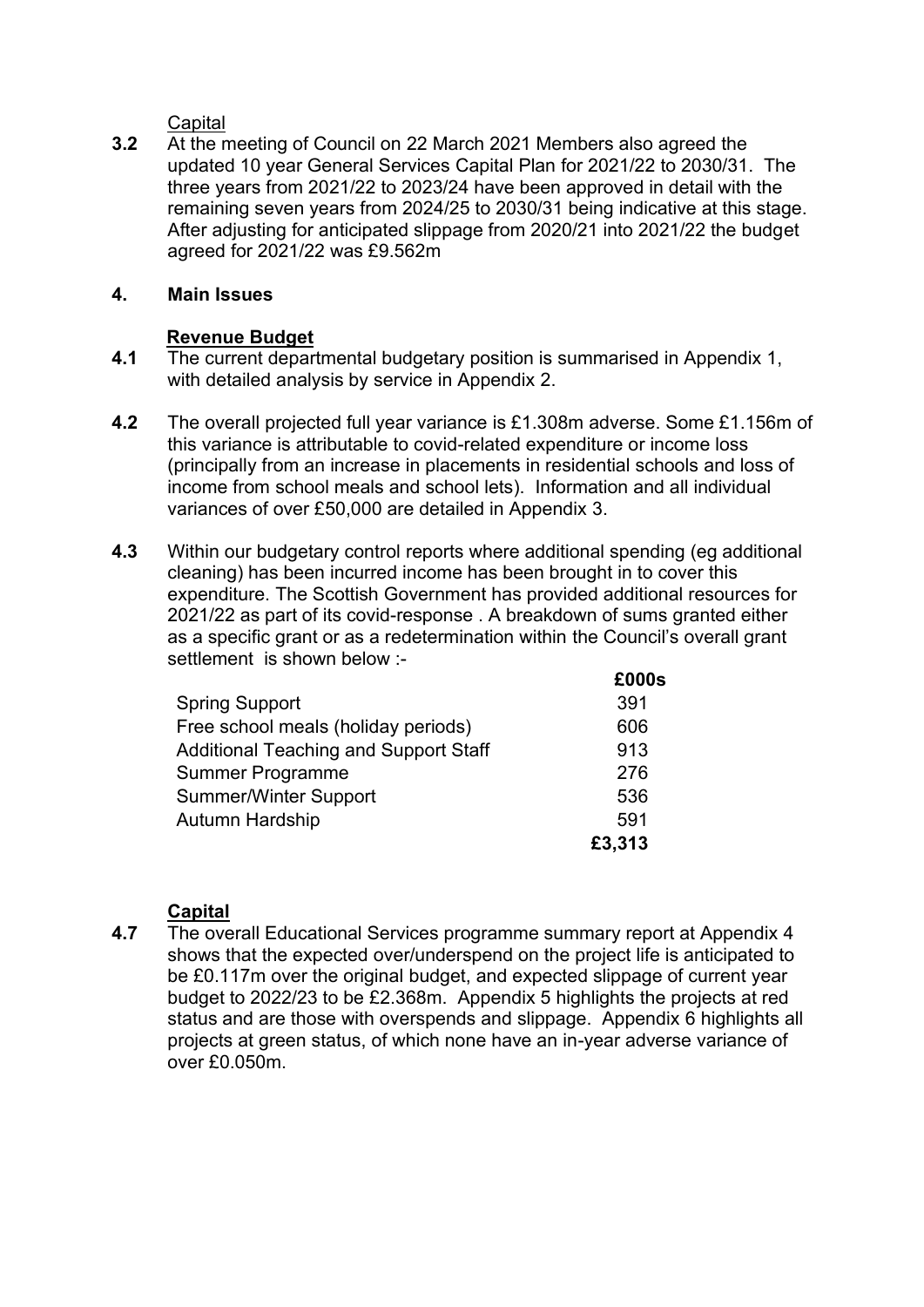**4.8** From the analysis within appendix 5, it can be seen that there are 2 projects with forecast material slippage, listed as follows:

| <b>Project Name</b>               | <b>Slippage</b><br>$(\mathbf{f}$ m |
|-----------------------------------|------------------------------------|
| <b>Schools Estate Improvement</b> | 2 234                              |
| AV Equipment                      | 0.317                              |

### **5. People Implications**

**5.1** There are no direct people implications.

# **6. Financial and Procurement Implications**

**6.1** Other than the financial position noted above and within the appendices, there are no financial or procurement implications of the budgetary control report.

### **7. Risk Analysis**

**7.1** The main financial risks to the ongoing financial position relate to unforeseen costs and/or reduced income streams being identified between now and the end of the financial year. This is particularly sensitive to the ongoing impact of covid19. Finance staff are in regular discussion with budget holders to ensure potential issues are identified as early as possible in order to mitigate this risk.

### **8. Equalities Impact Assessment (EIA)**

**8.1** The report is for noting and ,therefore, no Equalities Impact Assessment was completed for this report.

# **9. Consultation**

**9.1** The views of Education, Finance and Legal services were requested in the preparation of this report and they have advised there are neither any additional issues nor concerns with the proposal. As the report is for noting no further consultation is envisaged.

### **10. Strategic Assessment**

**10.1** Proper budgetary control and sound financial practice are cornerstones of good governance and support Council and officers to pursue the 5 strategic priorities of the Council's Strategic Plan. This report forms part of the financial governance of the Council.

**Stephen West Strategic Lead – Resources**

**Date: 17 November 2021**